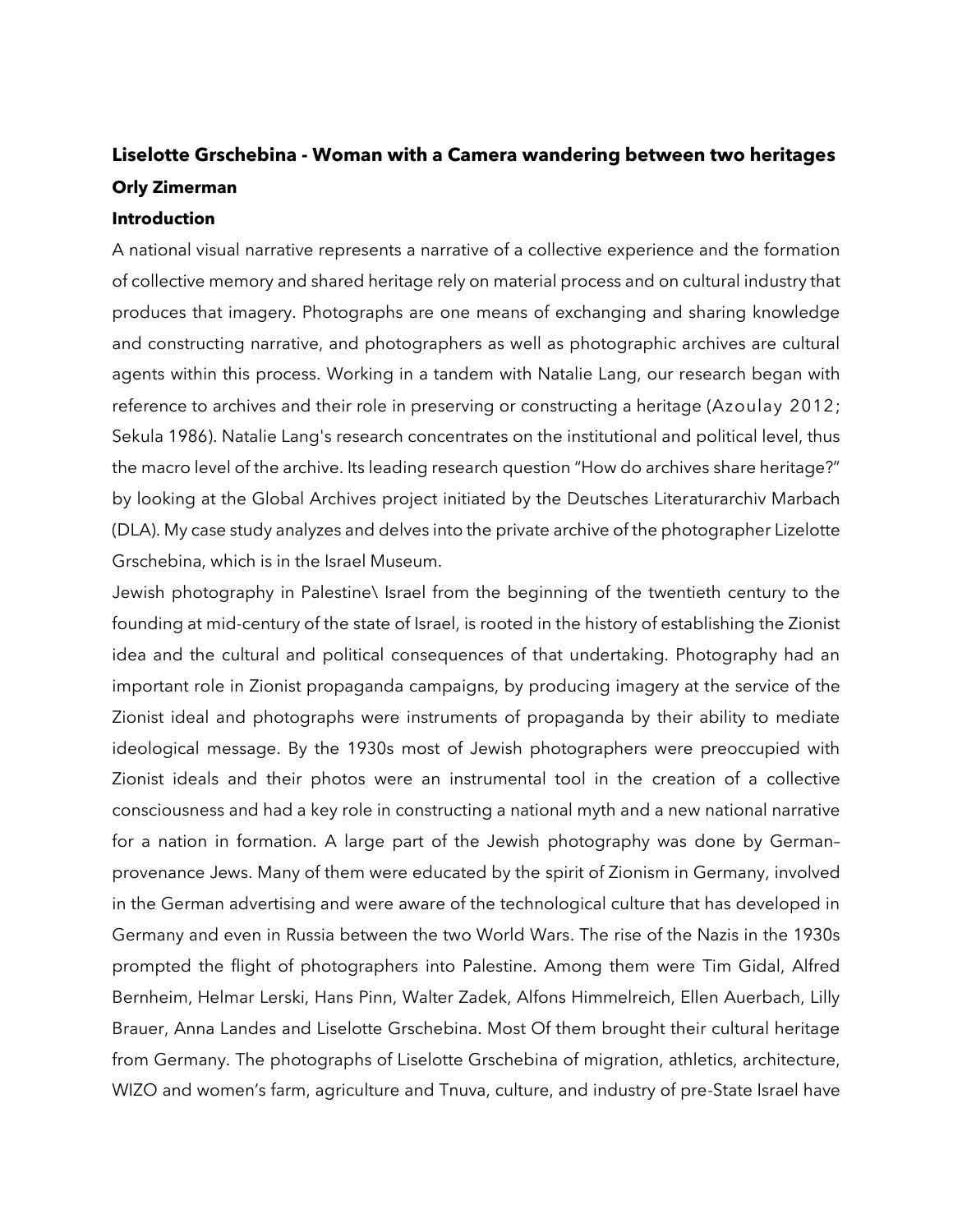become a significant part of Israel shared heritage (Oren 1995, 2009; Perez 2000; Hansen-Glucklich 2017).

Migration has been debated both as a historical-empirical reality and as a discursive concept. This research deals with one step of the photography's long and complex relationship to human migration, and with its active role in social relations and its agency. I explored the contribution of Liselotte Grschebina, German-born Israeli photographer, and her photographs within the constructing of visual national heritage of the newborn state of Israel. In the context of shared heritage, the questions concerning Liselotte Grschebina were:

- What are the affinities and the relations between her Cultural German heritage and her constructed new heritage in Palestine – Israel?
- How did Grschebina construct a new shared heritage for the future newborn state with the tools of her past cultural German heritage?

To answer these questions, photographs of Grschebina Liselotte in Israel Museum Archive were analyzed, and an interview was held with Dr. Noam Gal, Curator of Photography at the Israel Museum (Gal 2020).

### **Migration from Germany to Israel-Palestine 1930s**

Between 1933 and 1941, nearly 90,000 German-speaking Jews from Germany, Austria and Czechoslovakia found refuge in Mandatory Palestine. The yishuv (i.e., the Jewish settlement in Palestine) was a community of immigrants, yet it did not easily absorb the German-speaking Jews. Even though numerous studies have stressed the German-speaking Jews' great intellectual contribution to the making of the Jewish nation and to the Westernization of Israel, the dominant narrative about the German Jews—called Yekkes in Mandatory Palestine and Israel is that of cultural alienation (Yosef 2014). Jews in the yishuv rebuked the Yekkes for their unwillingness to integrate. The term Yekke alludes the stereotype of highly cultured urban intellectuals: it connotes cultural difference and formal stiffness as traces of their bourgeois past. It was meant to ridicule German-speaking Jews and mock their deeply habitualized formal manners. In the Israeli context of a young Jewish nation in the process of being created, the Yekkes provided "an almost ideal projection surface for what the Israeli, the (New) Hebrew Jew, should not be. They were the inner other" (Farges 2018, 485).

The emigrants forced to adjust to a new society and culture. The Zionist movement sought to unite all Jews in a sort of melting pot. Zionism had to be incorporated through behavioral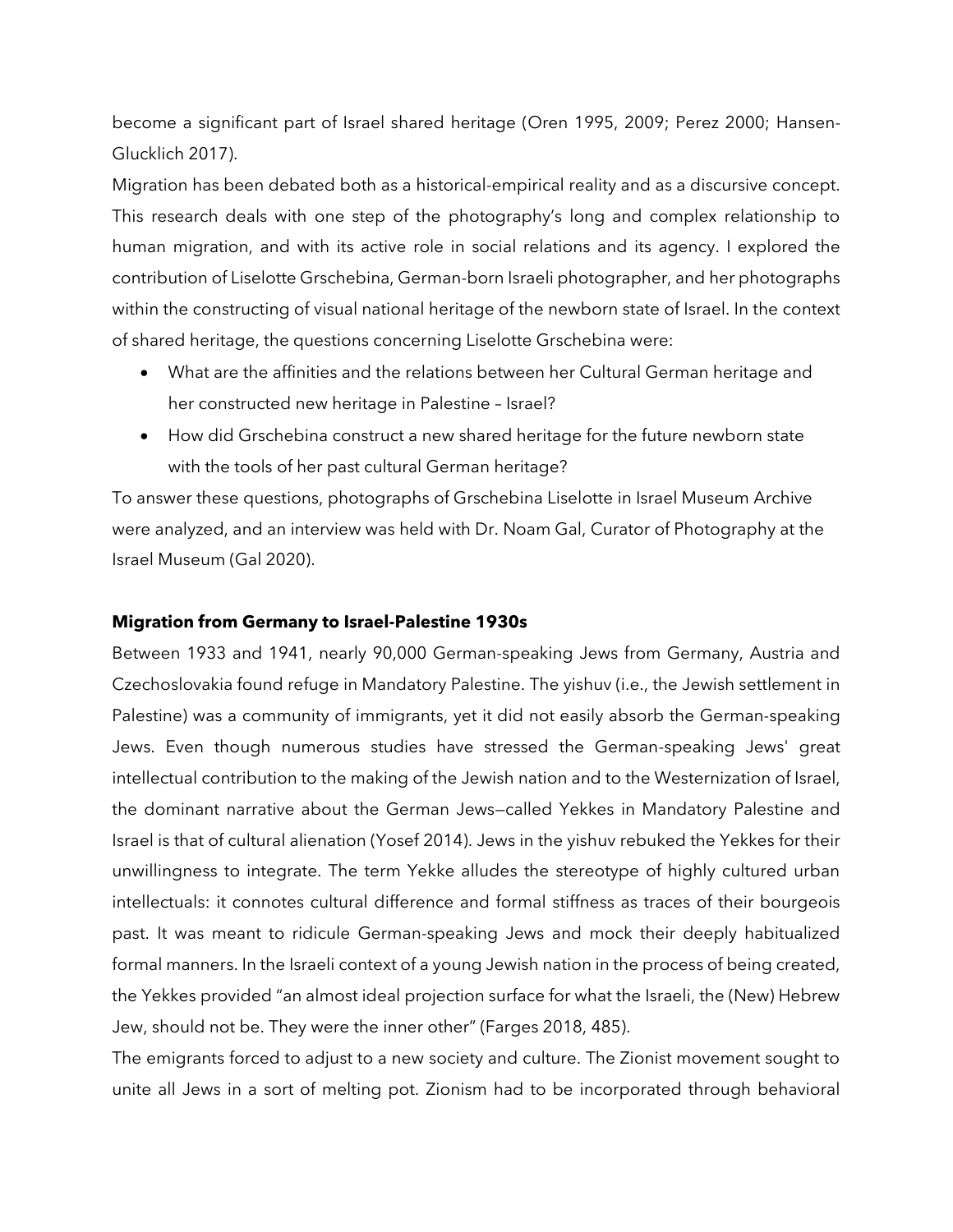norms, gestures, postures, and a new bodily repertoire. Zionism advocated a pioneering spirit, the use of Hebrew as the national language, as well as physical labor, agricultural settlement, and military defense. The Zionist archetype of the "New Hebrew" or "New Jew" was a man, a pioneer (halutzim), and a citizen-in-arms. It based on the "muscle Jew"—a disciplined, agile, and strong man. The term "muscle Judaism," was coined by Max Nordau during the Second Zionist Congress of 1898, and it was part of a Zionist politics of social rebirth.

The young German-speaking immigrants were forced to become Sabras. In order to adapt to the Zionist archetype of the "New Jew", the German-speaking Jews had to free themself from their diasporic roots, to reshape Jewish masculinity through bodily and military training, and specific body cultures. To incorporate Zionism meant to change one's European socialization, to erase traces of a German accent, and to alter one's European gestures. These habits, which were seen as diasporic and bourgeois, had to be replaced by a new body gesture. This involved adopting new forms of sociability, learning new body postures and gestures, as well as incorporating new habits—which, together, formed a cultural repertoire shaped by hegemonic injunctions on how to behave as a Zionist "New Jew" (Farges 2018, 468)."

#### **Liselotte Grschebina, German-born Israeli, 1908–1994**

Liselotte Grschebina 1908-1994, photographer, born 1908 in [Karlsruhe,](https://en.wikipedia.org/wiki/Karlsruhe) [Germany.](https://en.wikipedia.org/wiki/Germany) In 1925–29 Grschebina studied painting and graphic design at the local art academy, Badische Landeskunstschule, Karlsruhe (BLK) and studied commercial photography at the School of Applied Arts in Stuttgart. In January 1932 Grschebina opens Bilfoto, her own studio, announcing her specialization in child photography, and takes on students (Sela, 2008).

Grschebina arrived in Palestine in 1934 having left Germany. She met Ellen Auerbach in Tel Aviv and together they opened a studio "Ishon", which means "eyeball" in Hebrew or "little person" and promoted their specialization in children's photos. She was part of the German community in Palestine becoming friends with other photographers such as Walter Zadek, Walter Kristeller, Alfons Himmerlich, Fritz Cohen, Anne Landes and Lilly Brauer. Together they founded the Palestine Professional Photographers Association. Grschebina undertook assignments for Palestine Railways and the dairy company Tnuva. She submitted photographs to the sports pages of Jewish newspapers and from 1934-47 she was the official photographer of the Women's International Zionist Organization (WIZO). Grschebina was one of the founders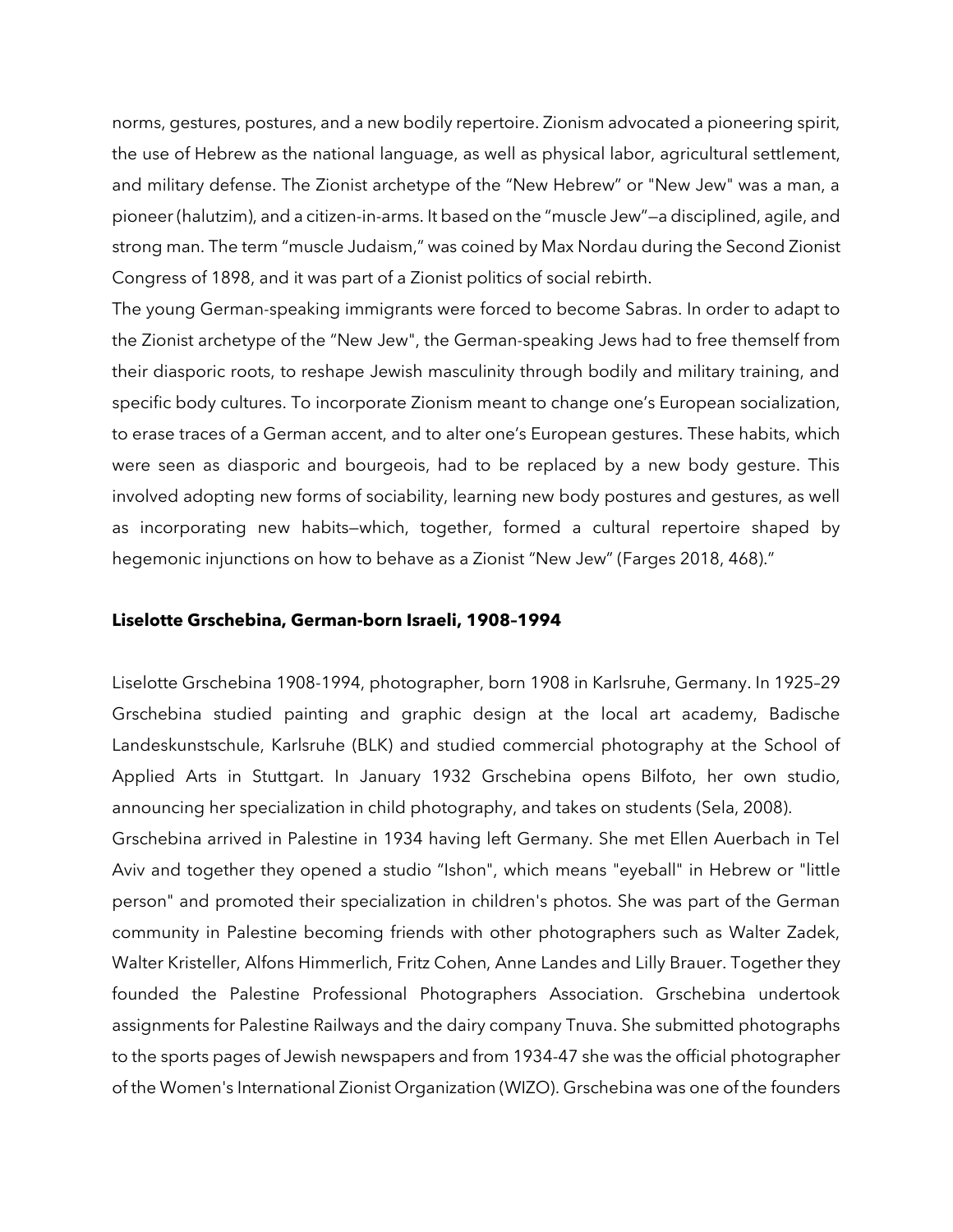of the Israel's first association of photographers, the "Association of Professional Photographers" (Caplan 2008).

Grschebina's son, Beni Gjebin, discovered the photographer's archive only after her death. In 2000 the archive of Liselotte Grschebina's photographs with the approximately 1,800 photos were given to the to the photo department of the Israel Museum Israel Museum by her son, Beni Gjebin and his wife Rina, Shoham, with the assistance of Rachel and Dov Gottesmann, Tel Aviv, Geneva and London. (Israel museum Archive of Grschebina Liselotte)

<https://www.imj.org.il/en/search/site/Grschebina%20and%20%20Liselotte?page=1>

#### **Gershbina's private collection in the photographic archive of Israel Museum**

The Israel museum received the complete Grschebina's private collection from the artist's family, from her son (Beni Gjebin) who still lives in Israel. "The family asked to give this collection at a certain payment of a very modest cost and some payment for honor", told me Dr. Noam Gal in an interview while discussing Grschebina's estate. Dr. Gal explained about the complexity of getting gifts such as Grschebina's private archive:

It must be remembered that this is an immense investment on behalf of the museum to receive such donation. We need to mobilize it, to classify and categorize, to document, take care of its preservation, and to find a storage space (Gal 2020).

He added that in the case of Grschebina's private archive:

*We are talking about the entire archive of this gifted photographer, about all her works, actions she has created whether they were works of art from her point of view or not at all. [...] Within this legacy there are lots of experimentations and different types of materials, as well as her private materials and of her family. […] Whether it is a photo she took designed for an advertisement for Tnuva or for tights. In retrospect, and only after many years we can say that it has certain aesthetic qualities, and certain artistic knowledge, and it is part of a genre that is later called the "new vision"(Gal 2020).*

Asked about how the collection is managed, whether the photographer private archive is a separate and an autonomous collection, or is it situated in different categories in the museum's photo archive, Dr. Gal replied: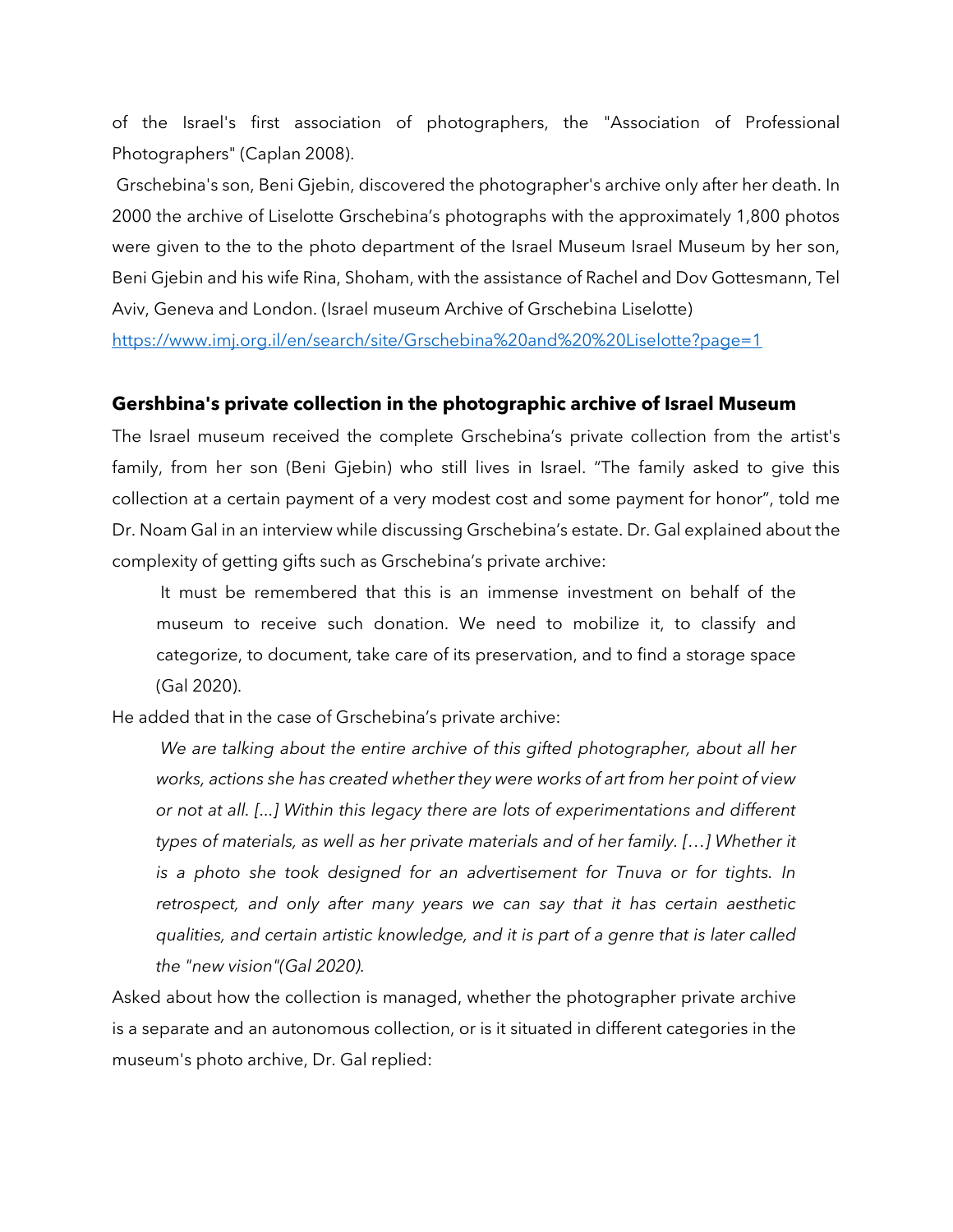*In this case because there are many materials by the same artist that came from one source, there is a specific and an exclusive department within the general collection that is devoted for her. [...] We have dedicated a certain physical place in the collection for her works, in boxes planned only for her photographs [...] We refer to everything she has printed as a work of art or a potential work of art. [...] All the materials she printed, each one getting its place, cataloged, and properly documented (Gal 2020).*

Concerning the question whether the entire collection has been digitized and uploaded to the museum's website Dr. Gal (2020) answered that only small part of her works was digitized and uploaded to the digital archive of the Israel Museum.

### **Wandering between two heritages**

The visual data included 46 photographs which were selected from the Israel Museum's digital archive. The digital archive includes only part out of 1800 photos of Lislotta Grschebina's archive, and from which, the photographs were selected chronologically between 1929 - 1940. Five photographic themes were found during the migration between the Old Homeland (Germany) and the New Homeland (Israel). "Portraits", "The New Jew - Athletes and Pioneers", "Daily life", "Commercial (advertising) and Commissioned Photography" and "Ideological Photography", are the five themes. The theme "Artistic style" appears only in photographs from Germany, and the category "Pioneers" appears only in photographs in Israel. The last category represents the human ideal of Zionism of those years which later known as the visual language of the Zionist movement.

#### **Portraits**

Portraits is the first of the five themes. In Germany, Grschebina took portraits of her personal and cultural environment. She took portraits of her immediate family: her sister, her husband, but also famous acters and well-known bohemians. Similarly, in Israel she photographs portraits of her Eretz Israel environment: portraits of Arab children in Tel Aviv, portraits of immigrants and mainly immigrants from Arab countries, as well as portraits of pioneers, most of whom are anonymous and nameless figures. If in Germany Grschebina focused on portraits of famous cultural persons, we can see that in Israel she converts her perspective and photographs portraits of famous Zionist leaders, such as the portrait of Ada Maymon (Fishman), director of women working farm, Ayanot (see photos no. 1-6).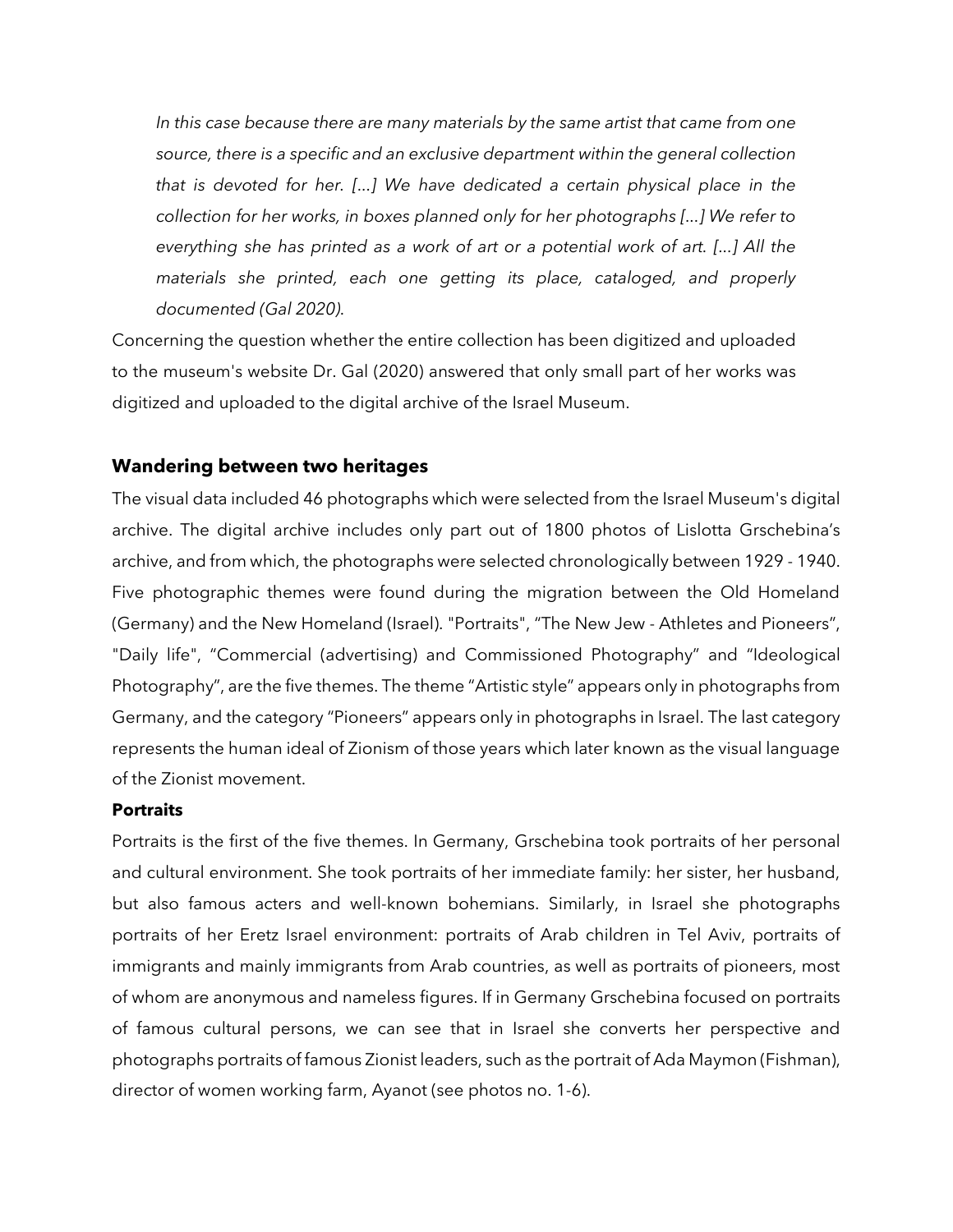

1 Martha Conn Weber 1930 <https://www.imj.org.il/he/collections/342230>



2 Self Portrait 1933 <https://www.imj.org.il/he/collections/342222>



3 Yaakov (Yasha) Gazbin 1933 <https://www.imj.org.il/he/collections/342004>



4 A Bukharan girl, Jerusalem 1937 <https://www.imj.org.il/he/collections/342042>



5 Yemeni woman 1937 <https://www.imj.org.il/he/collections/343491>



6 Ada Maymon (Fishman), director of women working farm, Ayanot 1940

<https://www.imj.org.il/he/collections/342235>

# **The New Jew – Athletes and Pioneers**

# **Athletes**

Athlete's photographs appear in Grschebina's photographs during her days in Germany and Israel (see photos no. 7-12). A comparison between these two groups shows similarities in the lenses's angles. The Camera's angle - in both photographs from Germany and those taken in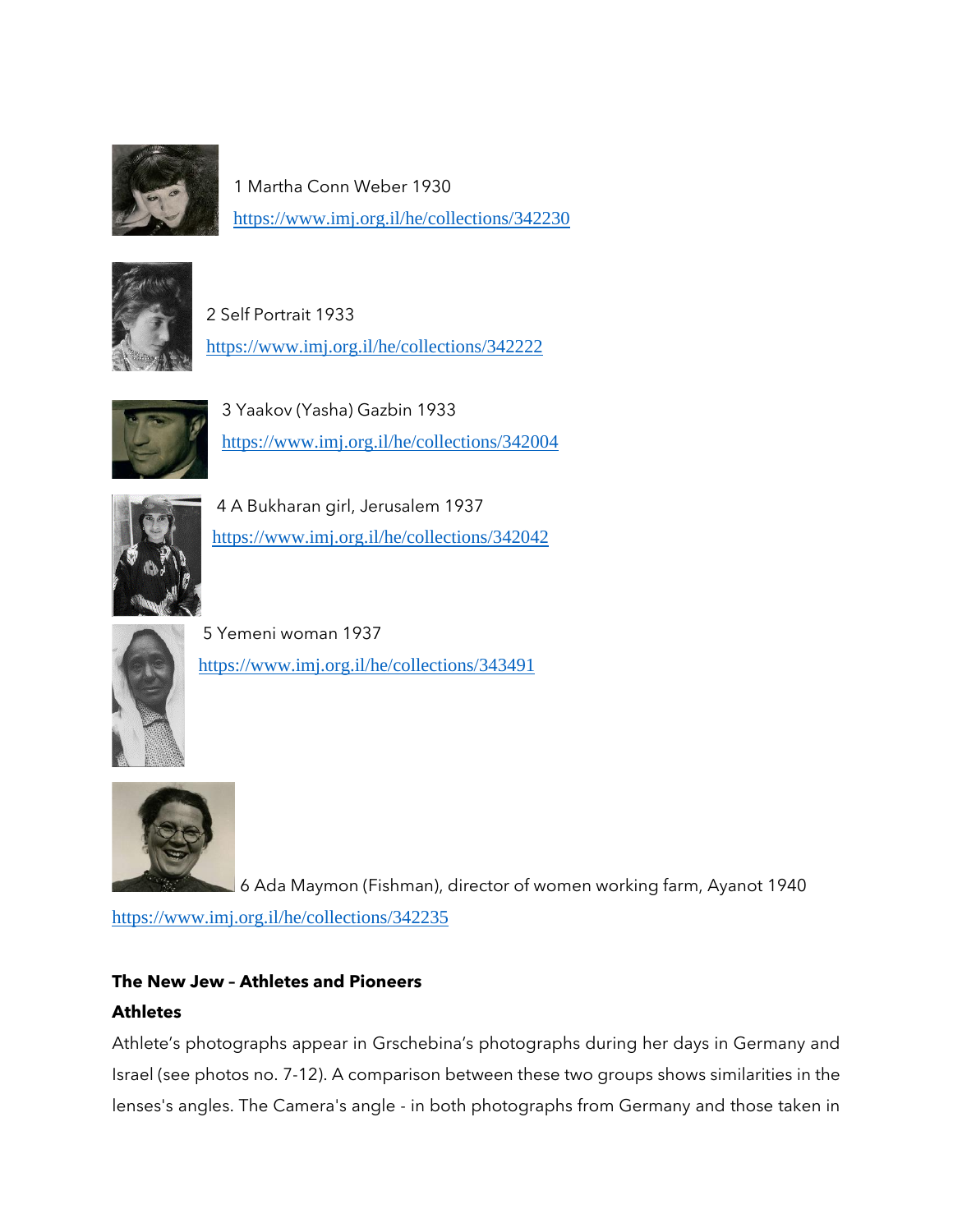Israel -, is a low lenses perspective. Thereby it emphasizes, magnifies, and intensifies the image of the athletes. While taking photographs of female athletes in Germany, Grschebina used the photomontage technique which enable the photographer accuracy, duplication and to control the composition. Even though the female athletes are captured in motion, nevertheless it is a photomontage background of an open air and nature (see photos no. 7-8).



<https://www.imj.org.il/he/collections/342022>

7 Two gymnasts 1930



<https://www.imj.org.il/he/collections/343471>

8 Athletics 1930

Contrary, the female athletes in Israel are captured in motion behind a white background like in nowhere place, and therefore it is not possible to know where the photographs were taken (see photos no. 9-11). Except the photograph entitled "Javelin thrower" that was captured against the background of a clear sky (see photo no. 12). The movements of the athletes are just before throwing the discus or the Javelin, and their poses are referred to sculptures from the Greek classical period. The athletes' photographs reflect the Zionist archetype of the "new Jew" who has an athletic, muscular, and healthy body.



9 Discus thrower 1937 <https://www.imj.org.il/en/collections/342025>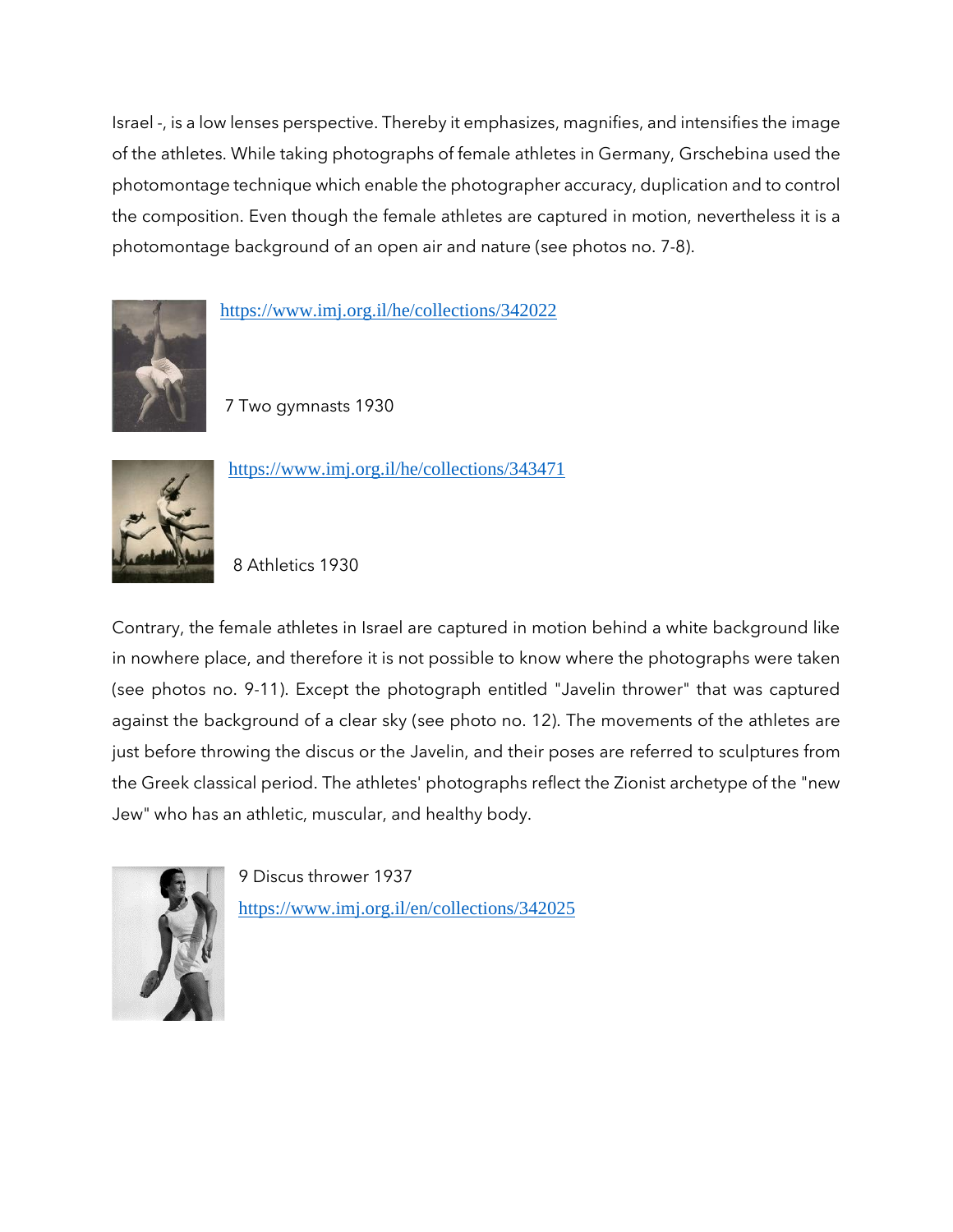

10 Shot putter 1938 <https://www.imj.org.il/he/collections/343473>



11Sport in Israel 1937 <https://www.imj.org.il/en/collections/342021>



12 Javelin thrower 1937 <https://www.imj.org.il/en/collections/342023>

As Ashkenazi (2011) indicated the practice of sports within the Zionist framework played a dual role in the socialization of young people in the movement, both prior to and following immigration. For many German Jews who immigrated to Palestine in the 1930s, participation in sports was a common activity that manifested their social, ethnic, and political identities. The athletes' photographs can be compared, in subjects, style and visual language, with works of photographers who took pictures in the service of the Nazi party. Dr. Noam Gal pointed to Grschebina's visual dialogue with two German photographers, Lenny Riefenstahl, and Anna Koppiz (see photos no. 13-14):

*People say that they recognize exactly a similar photo of Lenny Riefenstahl. it is right. Yet it is interesting that it is not Lenny Riefenstahl's photograph but Grschebina. [...] Moreover, looking at Grschebina's athletes' photographs, you can also compare them to those of Anna Koppiz's who was recruited by the Nazi party, to film sports photography. The two women photographers- Koppiz and Grschebina - were working at the same time and with same issues and materials (Gal 2020).*



13 Anna Koppiz, Reichsschule, 1937 <https://www.jmcfaber.at/index.php/artists/akoppitz/akoppitz5/>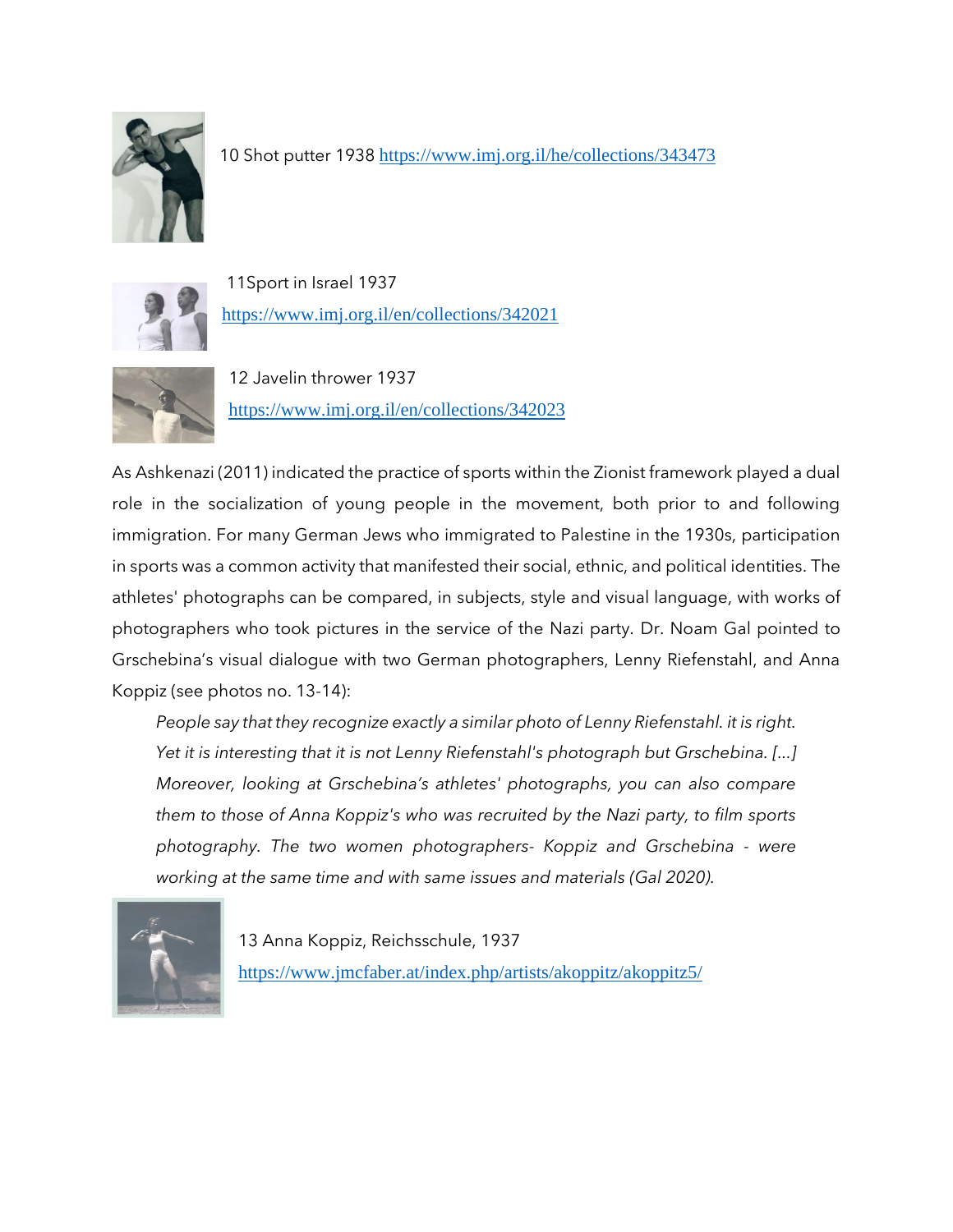

14 Anna Koppiz, Reichsschule, 1937 <https://www.jmcfaber.at/index.php/artists/akoppitz/akoppitz6/>

### **Pioneers**

The "New Jew" body is represented in Grschebina's photographs not only through the issue of sport and athletes but also with photographs of pioneers (haluzim). The working brave pioneers and the pioneer farmers in farms and kibbutzim are another representation of the national-Zionist image of the "New Jew" (see photos no. 15-18). The image of the "New Jew" is strong, confident, impressive, and affective. His image is a corrective to the image of the Diaspora Jew as weak, pale, timid and afraid (see photo no. 15). Thus, photographs of pioneers reflect this ideological perspective of the "New Jew" in his "New land", just as one Zionist slogan put it, "we have come to build [the Land] and be built up by [building] it."

While wandering between two cultural surroundings one can see that if the photographs of the athletes are present in the body of work taken in Germany, then the issue of the tanned pioneers appears only in photographs in the Land of Israel. As Dr. Gal pointed in our conversation the ideological dimension is present through this type of images: "The ideological photography, in the sense, that she is immediately commitment to procedure and practical ways of the Zionist ideology and beliefs. Their way of commissioning a photographer and telling him: now we want representations of pioneers in the kibbutz" (Gal 2020).



15 Untitled 1940 <https://www.imj.org.il/he/collections/342137>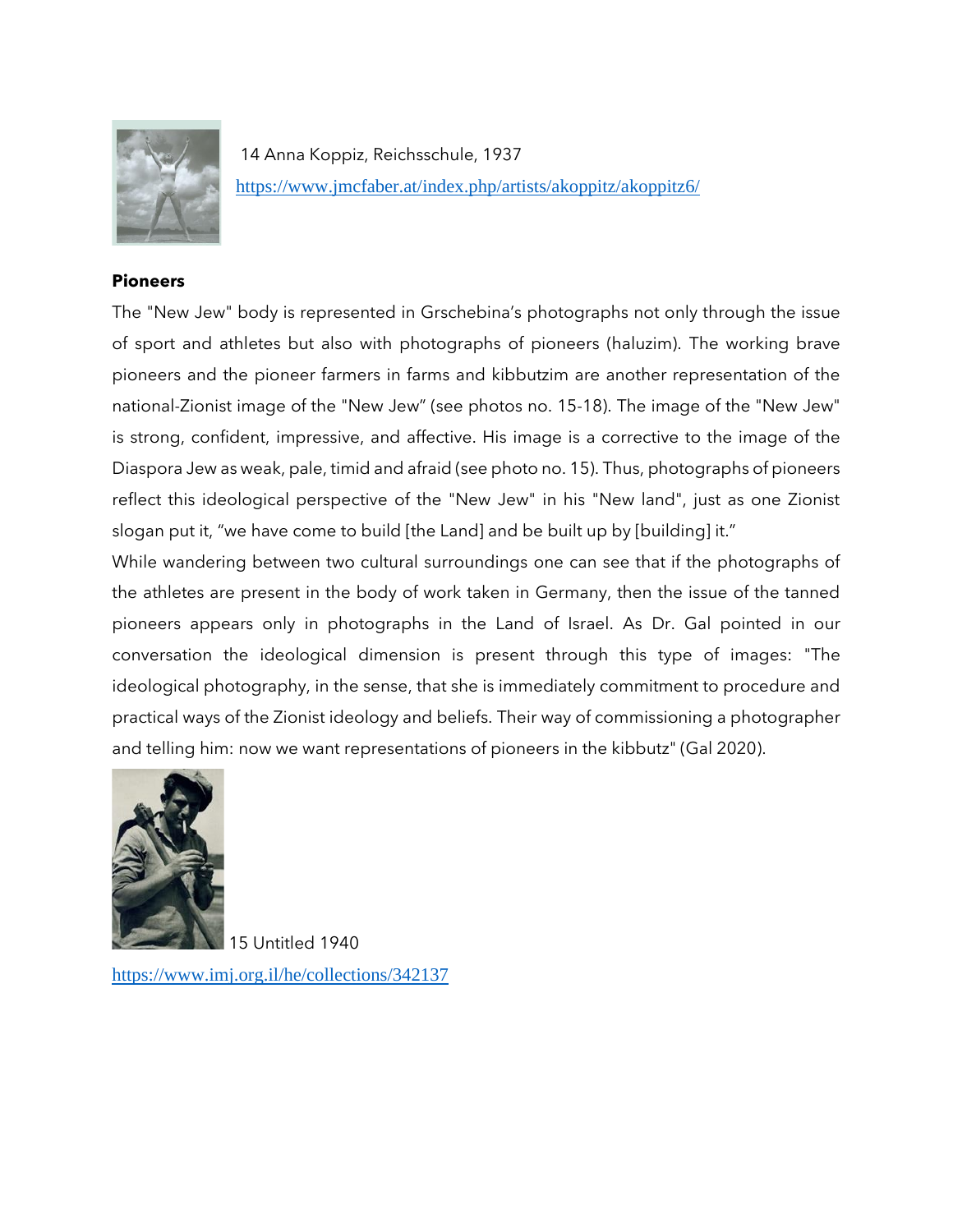

16 Demonstrating the use of the hoe, Women's farm 1940 <https://www.imj.org.il/he/collections/343468>



17 Kibbutz 1940 <https://www.imj.org.il/he/collections/343467>



18 Women's farm 1940 <https://www.imj.org.il/en/collections/343463>

### **Daily life**

Photographs of the immediate living environment with its buildings and people appear in photographs from Germany and during migration to Israel (see photos no. 19-27). In photographs from Germany, everyday life and the physical environment focus on the urban environment, city streets, laborers or newspaper sellers (see photos no. 19-20). Immigration to Israel in the 1930s introduces Grschebina with a different setting of living surrounding. Like many Jewish photographers whose camera lenses were focused to the countryside, to the collective settlements and to the new, western cityscapes in the major cities, the urban space in her photographs is presented mainly through photographs of Tel Aviv city, that is being built, and by buildings and architecture of the young city (see photos no. 21-25). Additionally, the museum's collection includes a few photographs of the Old City of Jerusalem (see photo no. 26). The use of a low shooting angle is shared to the Grschebina's point of view on these two different cities.

In contrast to the laborers and the urban surrounding in Germany or the sellers of newspapers and street people in Karlsruhe, we find in photographs from Eretz Israel locality images of children in Tel Aviv, photos of immigrants and portraits of old women (see photo no. 27).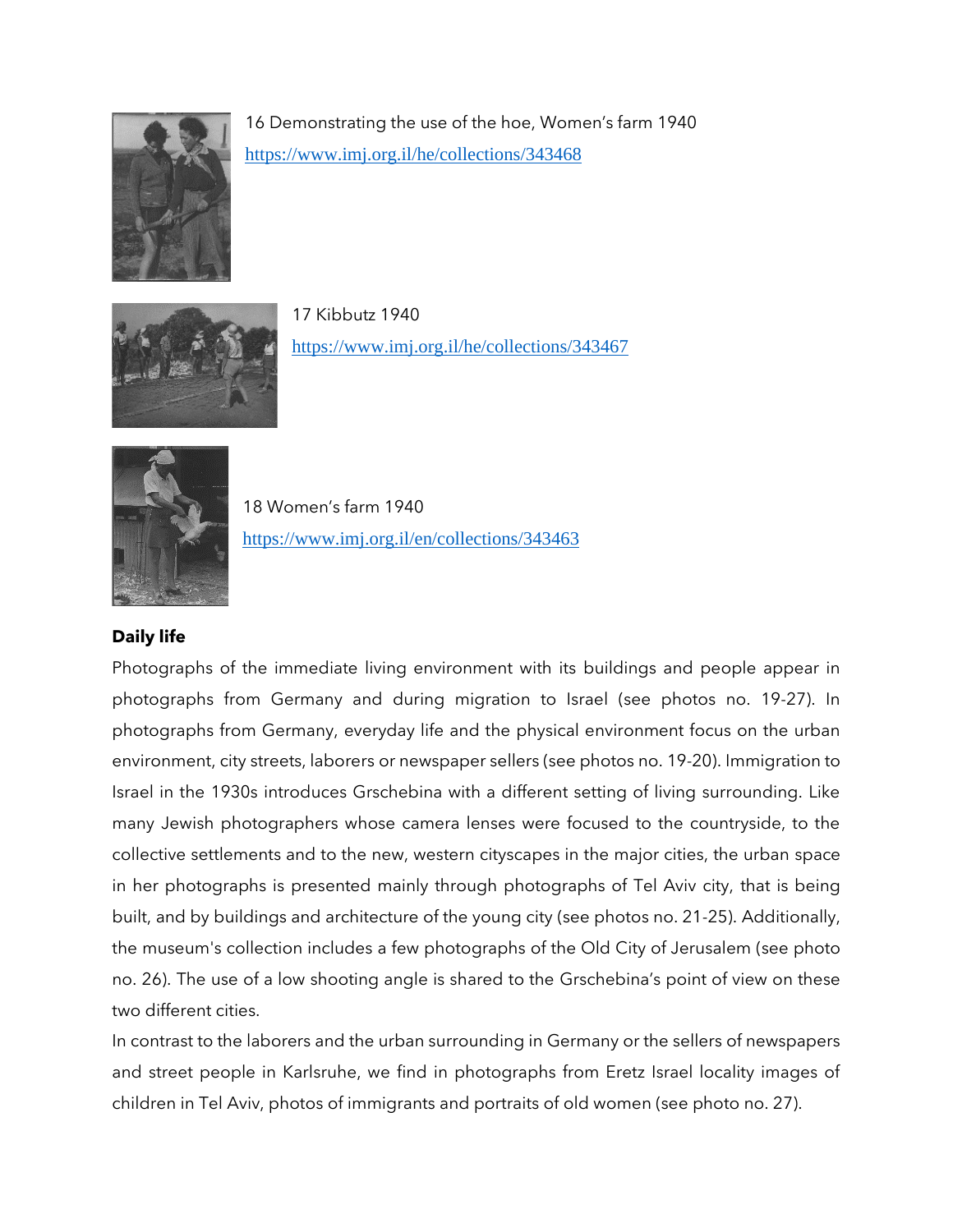

19 Selling newspapers in Karlsruhe 1930 <https://www.imj.org.il/he/collections/342125>



20 Karlsruhe 1930 <https://www.imj.org.il/he/collections/342122>



21The beach in north Tel Aviv 1935 <https://www.imj.org.il/he/collections/342155>



22 Tel Aviv 1937

<https://www.imj.org.il/he/collections/343430>



23 Untitled 1939 <https://www.imj.org.il/he/collections/342109>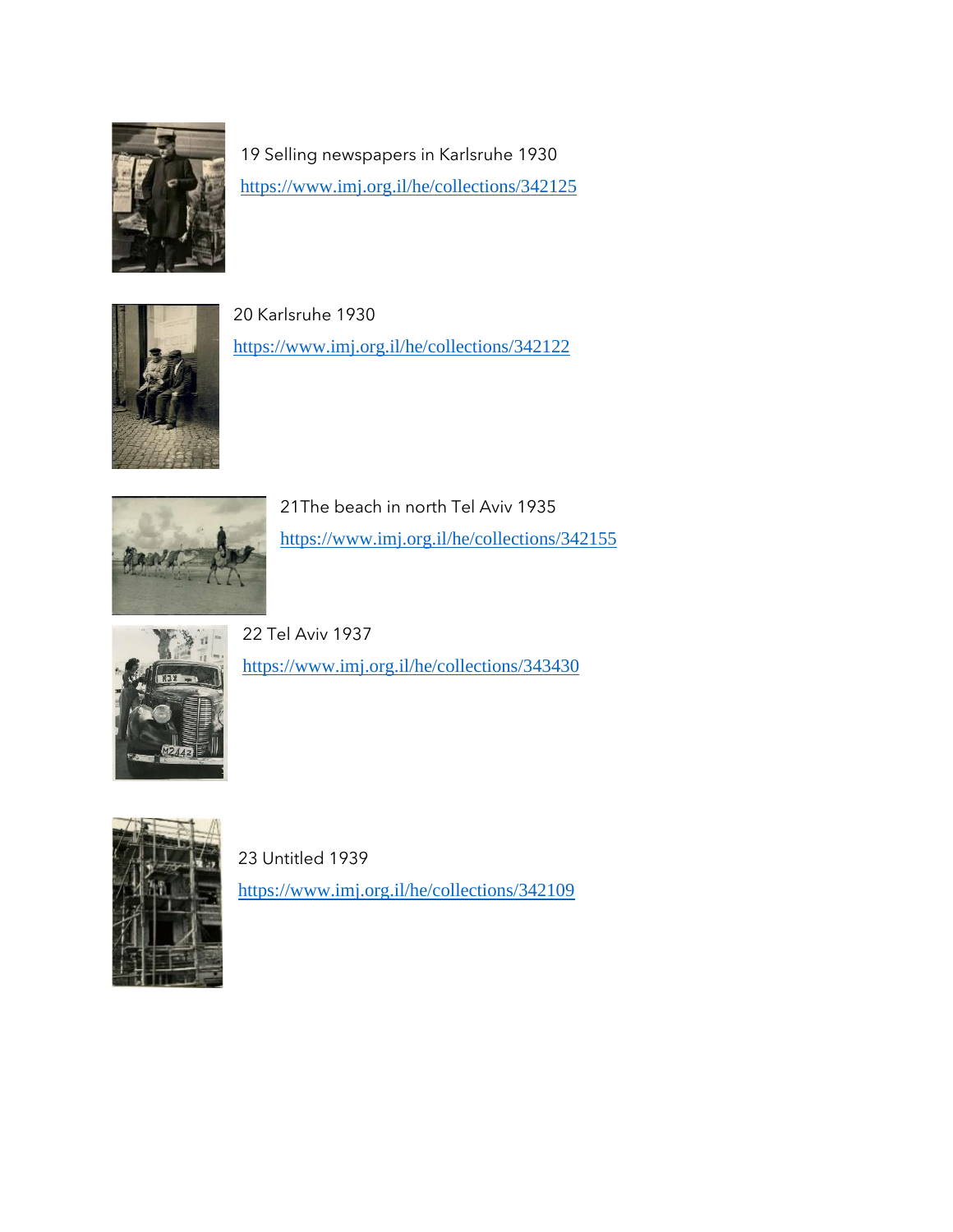

24 Tel Aviv 1939

<https://www.imj.org.il/he/collections/342027>



25 Tel Aviv 1940 <https://www.imj.org.il/he/collections/343450>



26 Old City, Jerusalem, 1940s

<https://www.imj.org.il/he/collections/342231>



27 Untitled 1949s

<https://www.imj.org.il/he/collections/342018>

# **Commercial and commissioned photography**

The commercial and advertising photographs Grschebina took in Germany have a combination of graphic design, verbal text, and visual image all at once promote consumer products like the advertisement photo for tights or city train (see photos no. 28-30).



28 Burchard, an advertisement for silk stockings 1932 <https://www.imj.org.il/he/collections/342176>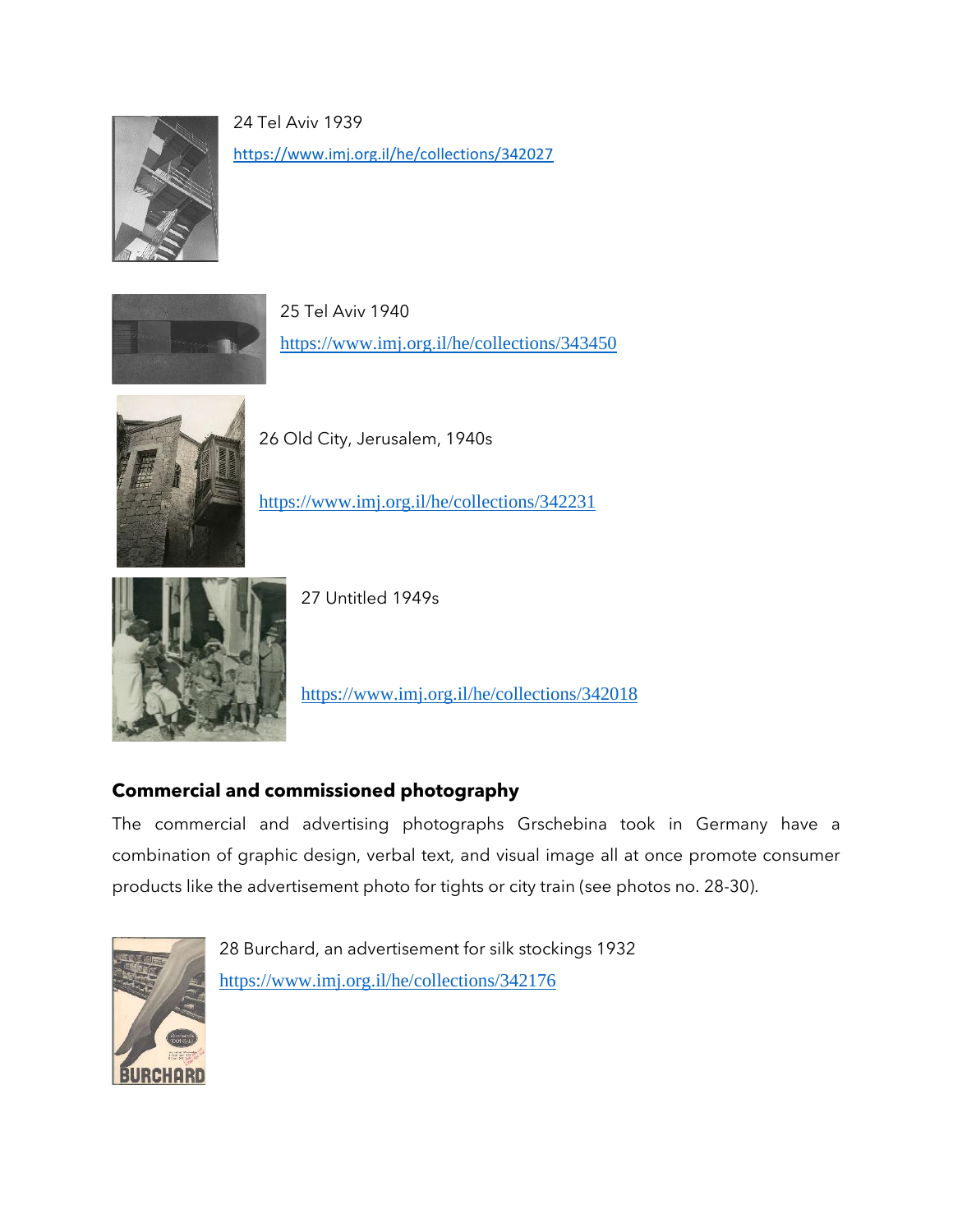

29 With the city train to Burchard 1932 <https://www.imj.org.il/he/collections/342176>



30 Eggs 1930 <https://www.imj.org.il/he/collections/342200>

Similar photographs of this genre which were taken in Eretz Israel include photographs of agricultural produce: eggs, watermelons, photographs for the Palestine-Eretz Israel Railway Company, as well as advertisements for cigarettes and the "Herut" bookstore in Tel Aviv (see photos no. 31-37). During our conversation, Dr. Gal referred to a contemporary perspective on the issue of commercial and advertising photography:

*For years, commercial photography has been excluded from museum spaces and curatorial thinking [...] Only in the last decade we come across academic references to this genre and we can see presence of photographic materials from that period in museum work and exhibitions. [...] Museum exhibitions did not tend to include such materials, and Grschebina has a large number of materials of this type, both from Germany and from Israel, that are excellent materials. [...] photos like Primzon, photos she took for the canned food industry, or the photo of Tnuva's chickens, eggs, or watermelons (Gal 2020).*



31Hebrew watermelon 1936 <https://www.imj.org.il/he/collections/342242>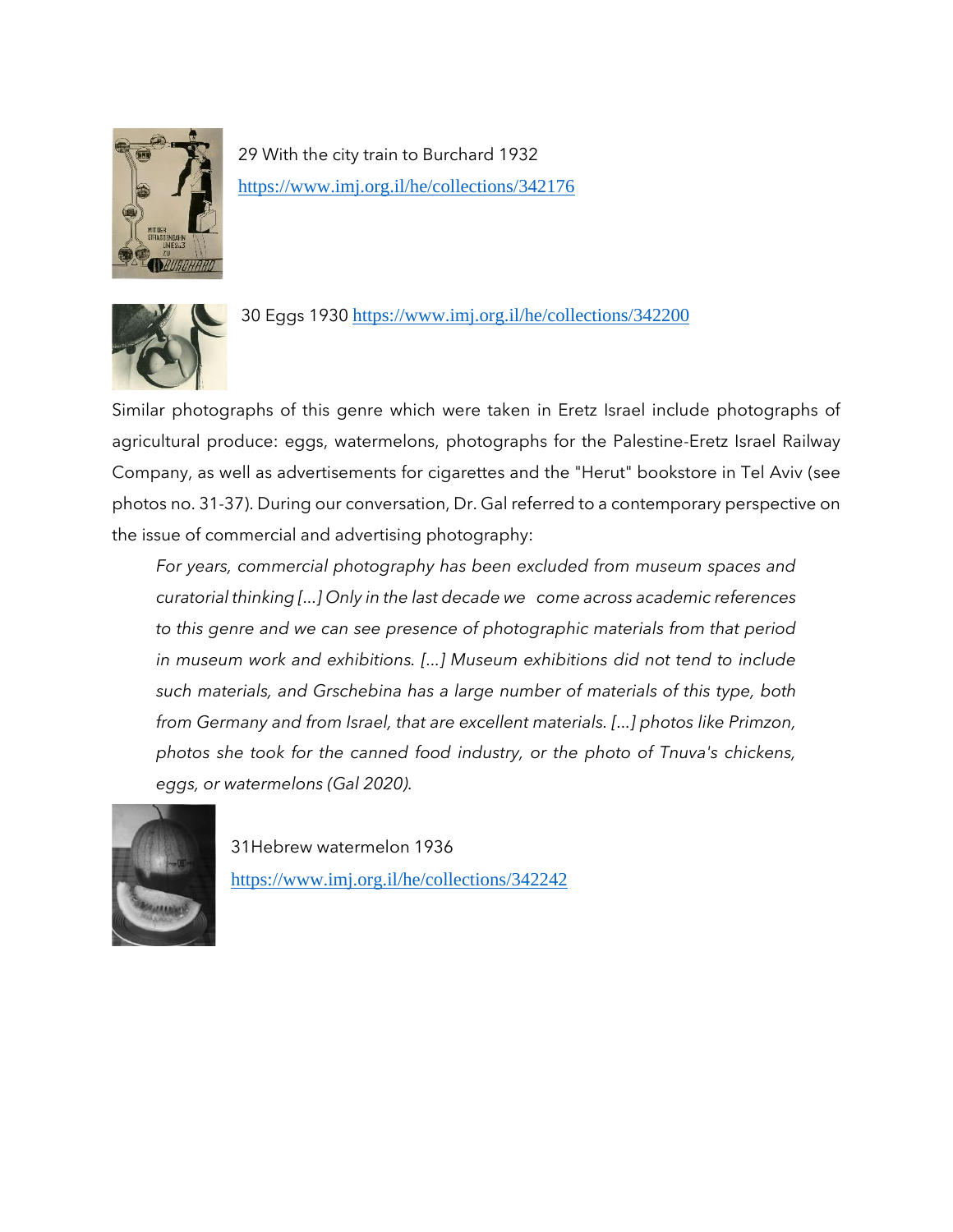

32 Tenuva, 1940 [https://www.imj.org.il/en/collections/342134 1940](https://www.imj.org.il/en/collections/342134%201940)



33 Chanuka festival 1935 <https://www.imj.org.il/he/collections/342013>



34 Primazon Ltd. Netanya1937 <https://www.imj.org.il/he/collections/342153>



35 Primazon operates in Netanya 1937 <https://www.imj.org.il/he/collections/342153>



36 At the railroad interchange, Lod: Photograph for Palestine Railways 1940

<https://www.imj.org.il/en/collections/342063>



37 *Palestine Railways, Lod* ca 1940 <https://www.imj.org.il/en/collections/342170>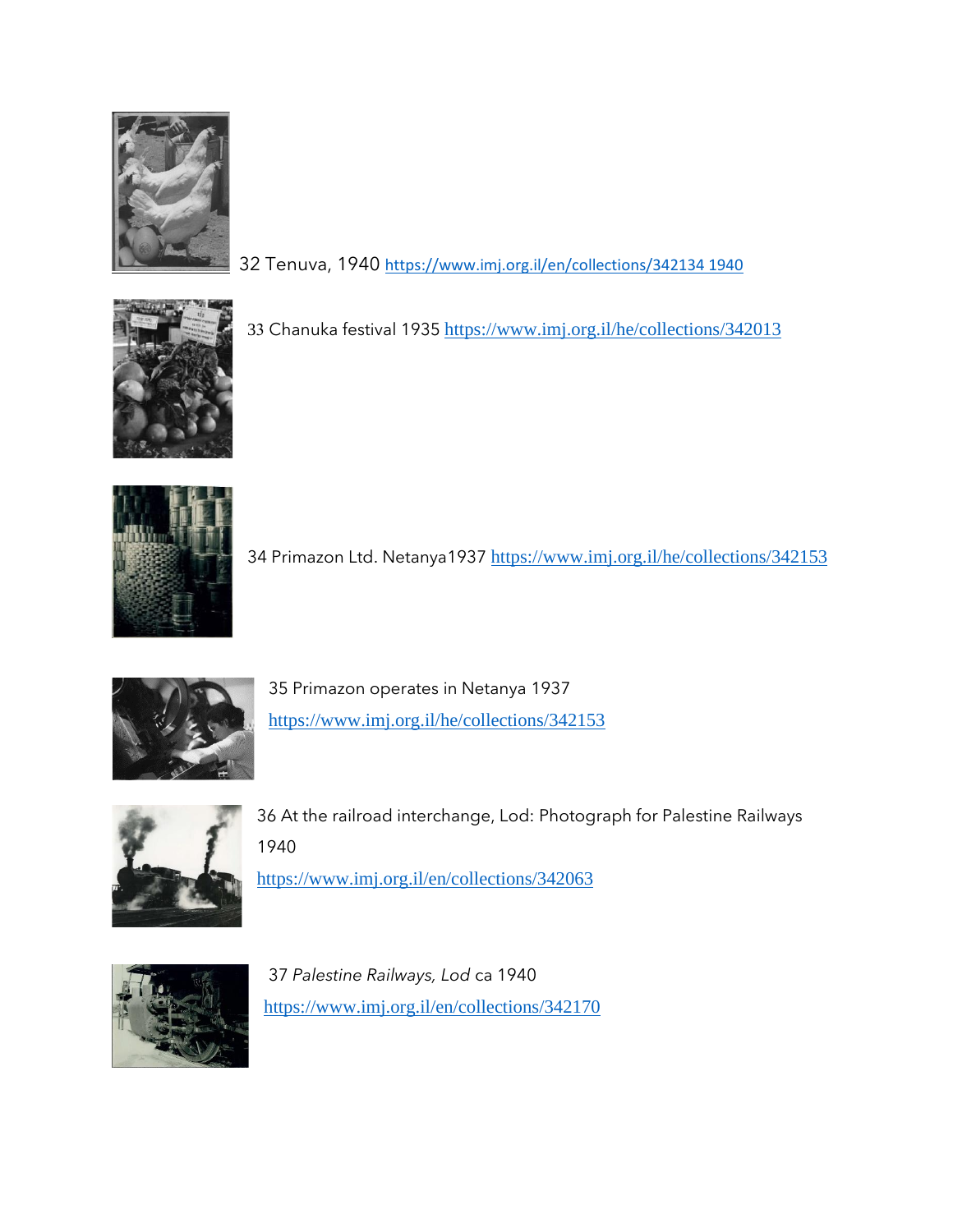

38 Eden cigarettes 1936 <https://www.imj.org.il/he/collections/342210>



39 "Herut" bookstore, Tel Aviv 1934

<https://www.imj.org.il/he/collections/341986>

# **Ideological photography**

At the same time, there are commissioned photographs which are on the continuum between commercial photography or advertising to Ideological photography (see photos no. 40-42). Oren defined that "the monolithic, hegemonic iconography of the photographs was based on a western viewpoint that had adapted to the modernism of the first half of the 20th Century. The photography thus created was not purely "documentary", but mainly utopian" (Oren 2009, 38). That is because the photographers have committed themselves to this purpose as creators of visuals icons, as part of the Jewish intelligentsia committed to the main Zionist aim and as part of the cultural-ideological and economic system and from a point of view both Zionist and modern conception. As Dr. Gal indicated:

*The of photographs WIZO or the photographs of the kibbutz both are a sub-type. They are not a conventional commercial photography but more a commissioned photography. We refer to them as photographs for a museum exhibition like any other artistic photographs or genre. This sub-type involves both commercial and advertising interests, as well as ideological issues, because on the one hand they involve images of pioneers, but on the other hand there is a position and composition of lettuces and pots that is not different from the way* Grschebina *worked with commercial photographs (Gal 2020).*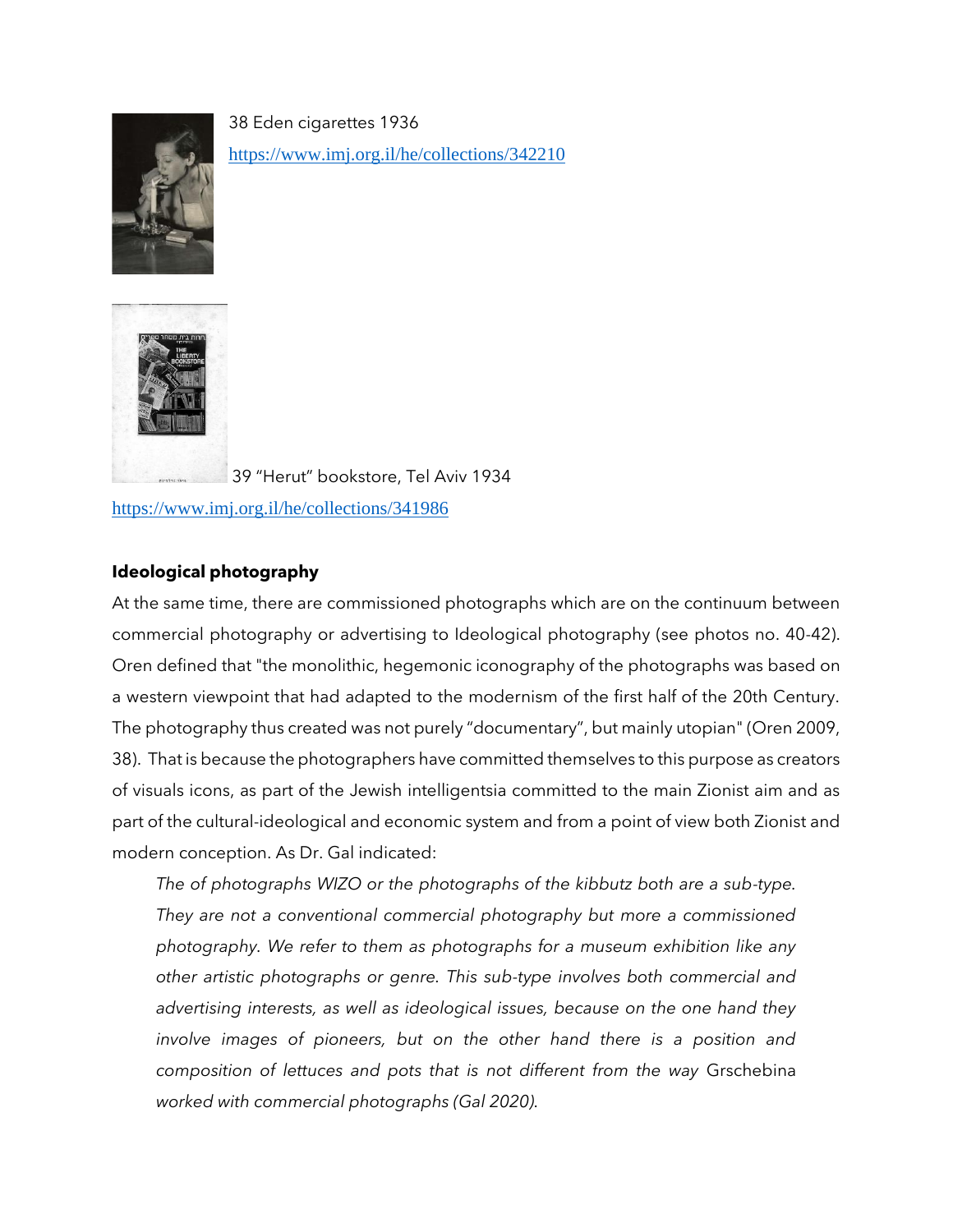

40 Wizo 1940s <https://www.imj.org.il/he/collections/342140>



41 Wizo 1940s <https://www.imj.org.il/he/collections/341995>



42 Wizo 1940s <https://www.imj.org.il/he/collections/341699>

Dr. Gal added that the ideological aspect is also represented in series of photographs that do not deal directly with the Zionist movement.

*The series of sports photographs, both in Germany and in Israel, contain immediate beauty and visual attractiveness. Both series are communicative and affective. At the same time, they easily transmit embodiment of ideology that sometimes have the connotation of the Nazi or Soviet ideology. Nevertheless, and surprisingly, it is in the service of a different ideology (Zionism), or maybe it is the same ideology but with different hands. The fact that national photography is abruptly passing to Jewish or Zionist hands is an interesting development and fascinating statement (Gal 2020).*

### **Artistic or Personal Style**

The last theme is the "Artistic Style" or "Personal Style" yet this one is differentiated from the five above because it appears only in Grschebina's photographs during her days in Germany (see photos no. 43-48). In the frame of this theme, we can find artistic images of everyday objects, plaster replicas of classical sculptures and the technical use of combination of layers that create unique textures. This style is more enigmatic, soft, and less realistic and sharp than the photographs in the previous themes.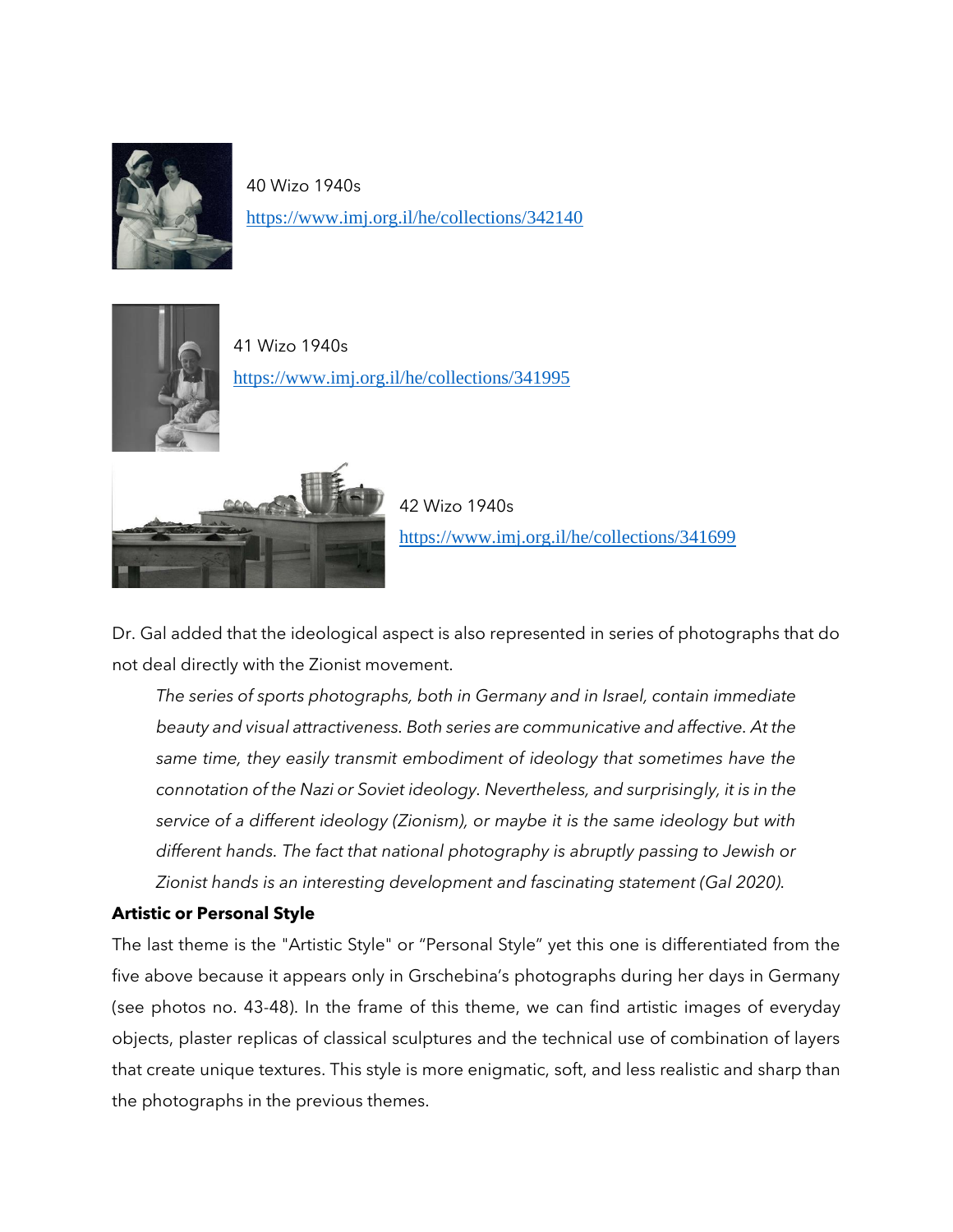

43 Feathers 1929 <https://www.imj.org.il/he/collections/342020>



44 Untitled 1929 <https://www.imj.org.il/he/collections/342118>



45 Untitled 1929 <https://www.imj.org.il/he/collections/342118>



46 Masks 1929 <https://www.imj.org.il/he/collections/342078>



47 Untitled 1930 <https://www.imj.org.il/he/collections/342077>



48 Untitled 1930 <https://www.imj.org.il/he/collections/342071>

# **Conclusion**

The article focused on Liselotte Grschebina who immigrated to Palestine from Germany. Her photographs describe the building of both the private home and the national one. Liselotte Grschebina wandered between two legacies while struggling to establish all together continuities and transfiguration. In the specific context of cultural heritages and migration from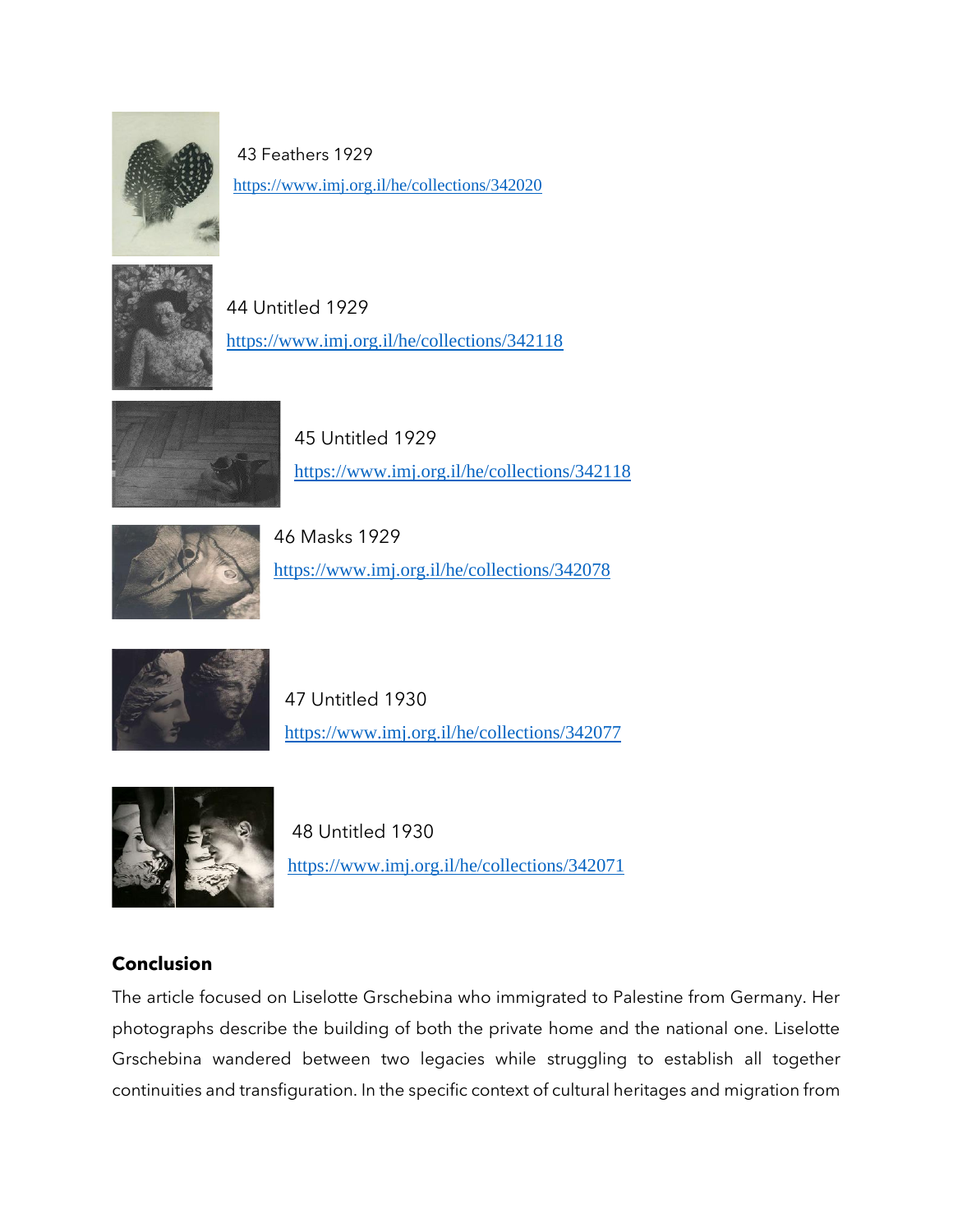Germany to Mandatory Palestine two narrative axes were discussed: the continuity axis and the connotation and meaning axis. The photographs involved the creation of a narrative of continuity with past, through the reference to new home while endowing with new Zionist meaning.

The digital archive of Israel Museum (website) was the one from which I selected Grschebina's photographs with the intention to understand Grschebina's attitude towards the two cultural heritages and to explore the differences and similarities between her works in her old homeland and her new one. I asked to comprehend the diversities between the cultural surrounding she came from and the new she came across with, and the ways she created a new heritage with the cultural knowledge she brought with her.

Looking at the findings it appears that Liselotte Grschebina transmitted the spirit of the avantgarde to Israel and transformed it to her new visual language based on the old one. She imported a cultural tradition and created through it a new heritage in her new homeland. Using formal element of her artistic works that made in Germany, Liselotte Grschebina re-created and was part of the formation of the New Jew's visual narrative. The "new photojournalism", the "new objectivism", the "modernistic avant-garde", were the main influential styles on the Jewish photography, which sought after the images of a new Jew, a peasant, a worker, a builder, a soldier (Oren 2009). Grschebina's artistic roots were in this photographic tradition of the "new objectivism", which dealt with the description of everyday life as a kind of photographic realism. As Dr. Gal emphasized:

Grschebina studied and created at a critical moment of the development of photography in Europe, especially in Germany. She was exposed to many genres, trends, voices, and she implemented them in her work. This heritage, miraculously, raised the objectivity of photography (Gal 2020).

Grschebina succeeded to revitalize the "new objectivism" and represent it through movement, composition, perceptive gazes, dense spaces, and low shooting angles. Moreover, she was able to convert the characteristics of the new objectivity into photographs of an ideological nature. Indeed, Grschebina was employed by the Jewish National Fund (Keren Kayemet) and then by WIZO, nevertheless, the presence of ideological component is present through all the issues it dealt with in Israel, even if not directly. Referring to the formal language of Grschebina, Dr. Gal said that the photographer's assumption was that: "the notion that if you are photographing a chimney or a balcony it will be the- balcony or the visual concept of a balcony,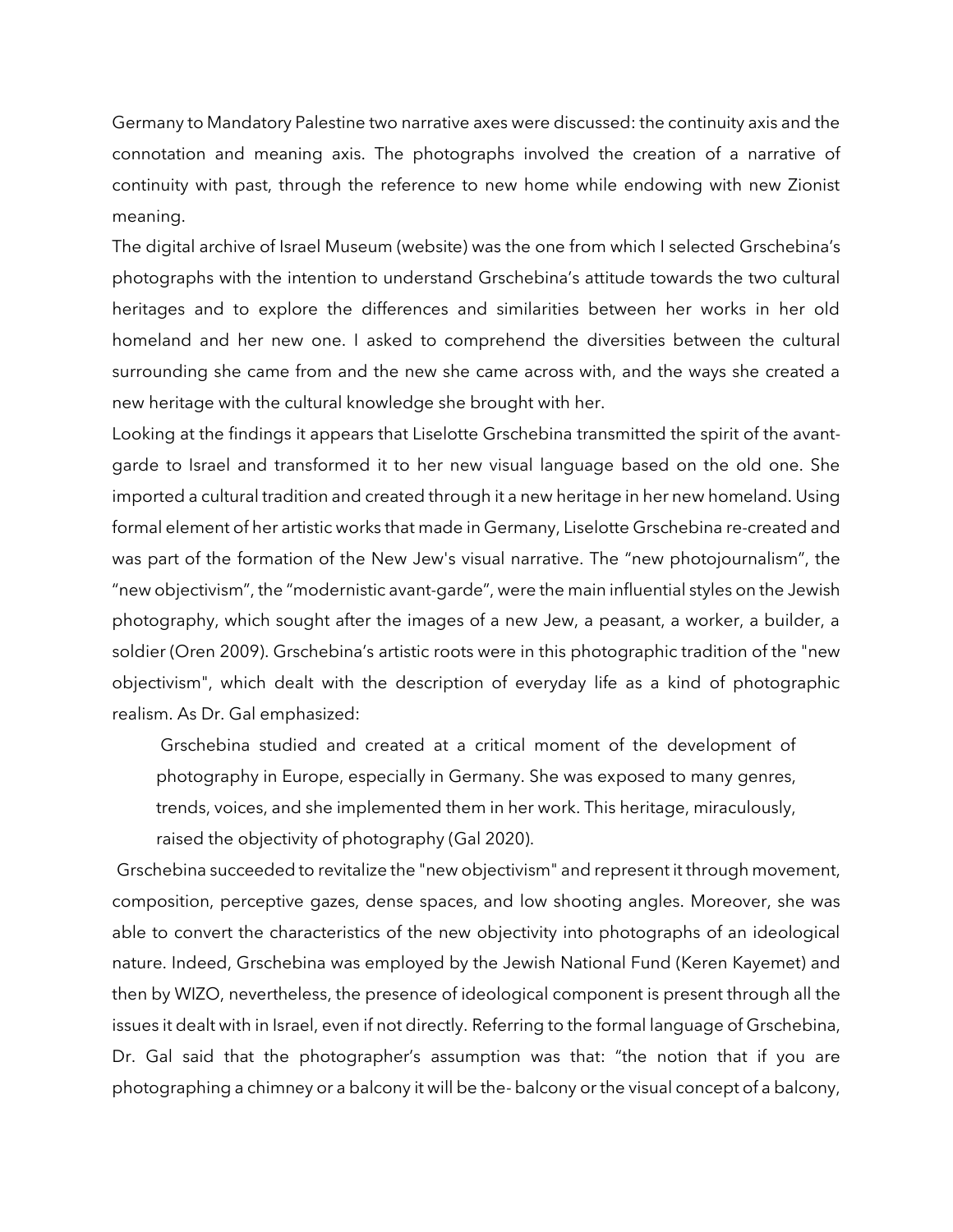that It will not be a particular balcony on Allenby Street, but it will be a balcony that represents all the balconies there are" (Gal 2020). This visual language that appears in photographs in Israel is an expression and continuation of a language that has already been visible in the photographs of German athletes, through which sharp and diagonal angles and low angles were a common vehicle to magnify the human body and its energetic movement (Kaplan 2008). Ashkenazy likens the Mandate Palestine photographers to Georg Simmel's "stranger," who is located in "a vantage point that compares and judges […] the unknown against the known, the present against the past, the indigenous against the foreign" (Ashkenazi 2018, 93- 94). For him they are embodying "two worlds," they have a position of "inside and outside", and a Bifocal Vision. Their photographs constitute an in-between gaze, a manifestation of a ceaseless dialog with both "here" and "there". This description portrays perfectly Grschebina who holds a dual perspective, which always contains both past and present, distance and intimacy.

#### **References**

Ashkenazi, O. (2011). German Jewish Athletes and the Formation of Zionist (Trans-)National Culture. *Jewish Social Studies: History, Culture, Society*. 17(3), pp.124–155.

Ashkenazi, O. (2018). Strategies of Exile Photography: Helmar Lerski and Hans Casparius in Palestine (87-119), in Marc Silberman (ed). *Back to the Future: Traditions and Innovations in German Studies*. Bern: Peter Lang.

Azoulay, A (2014). Archive. *Mafte'akh.* 7, pp. 17-37.

<http://www.politicalconcepts.org/archive-ariella-azoulay/>

Caplan, Y. (Ed) (2008). *Woman with a camera, Liselotte Grschebina, Germany 1908 – Israel 1994*. Jerusalem: Israel Museum.

Farges, P. (2018). Muscle" Yekkes? Multiple German-Jewish Masculinities in Palestine and Israel after 1933. *Central European History*. 51, pp. 466–487.

Hansen-Glucklich, J. (2017). Father, Goethe, Kant, and Rilke: The Ideal of Bildung, the Fifth Aliyah, and German-Jewish Integration into the Yishuv. *Shofar*. 35(2), pp.115-116. Israel museum Archive of Grschebina Liselotte

<https://www.imj.org.il/en/search/site/Grschebina%20and%20%20Liselotte?page=1>

Oren R. (1995). Zionist photography, 1910–41: Constructing a landscape. *History of Photography.* 19(3). Pp. 201-209.